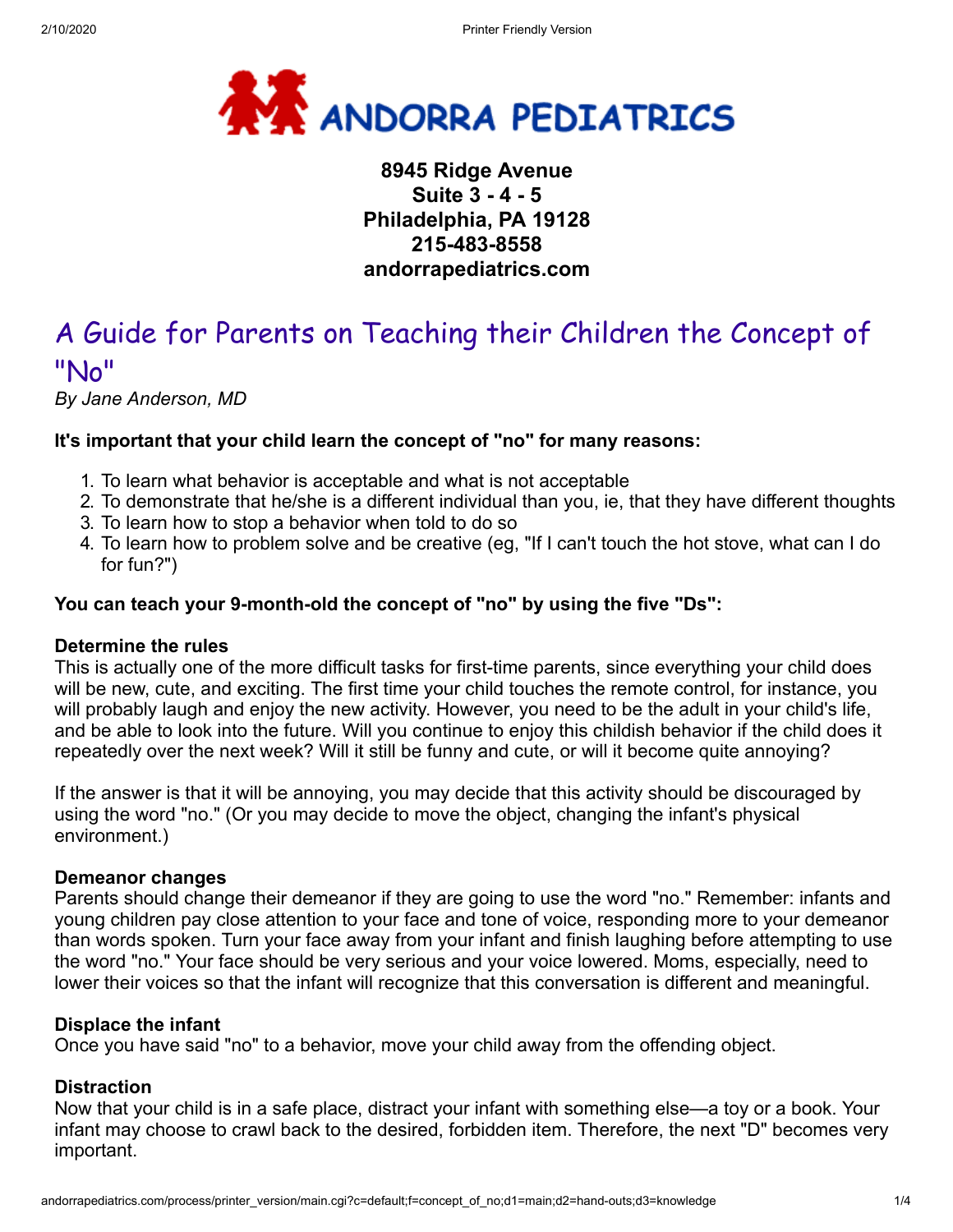#### **Diligence (because "consistency" didn't start with a "D"!)**

Children learn from consistency. Consistency allows children to predict consequences of their actions, adjust their behavior, and ultimately develop self-control. Being consistent is very difficult for parents, but you need to remember that your child will learn that you mean what you say when you are consistent in your actions.

Most parents who do use the word "no" have experienced another situation. The infant is heading toward a forbidden object, reaches out to touch it, but first looks back at the parent to see what might happen. The infant is clearly incorporating the concept of "no" and while in the process of learning, wants to make certain that the parents will indeed be consistent.

Helping children learn the concept of "no" will begin to help them understand the rules of their world and will help them begin to respect your leadership in your home, just as they will need to respect the leadership of teachers and employers later in life.

If this approach is not working either because your young child does not respond, or you find the recommendations hard to follow, please let your pediatrician know.

*2008 Advanstar Communications Inc.. All rights reserved.*

# Discipline Techniques in the 12-month-old child A teaching tool for parents on the challenges of raising a 1 year-old.

*Source: Contemporary Pediatrics Publish date: Sep 1, 2008 By: Jane Anderson, MD*

#### **The Terrible Twos: "So soon?"**

At each 12-month visit, I remind parents that this is the beginning of "the terrible twos." Invariably, firsttime parents will gasp and respond that they thought this did not occur until the child was 2 years old. This response allows me an opportunity to explain that the "terrible twos" refers to the second year of life, particularly between 18 months and 2 years of age. One of the reasons this next year will be difficult is because the toddler will be trying to resolve many internal conflicts during this time. **These conflicts include:**

- The desire to be just like the parents and copy everything they do, while also having the desire to act and think differently. The best way for a toddler to do this is to say "no," which demonstrates that he/she is thinking differently from his/her parents.
- The desire to be independent and explore the world (since the toddler now has the ability to walk and run away from the parents) versus the desire to return to the parents for safety when the world becomes frightening or dangerous.The desire to "rule the world" versus the developing reality that there are rules that limit the child's behavior, and keep the child safe.

Because of these major areas of cognitive dissonance, the toddler will often rapidly decompensate, exhibiting outbursts or tantrums as a result. Parents are often startled by the drastic mood changes, and question whether there is something wrong with the child, or with their parenting, to cause such outbursts. Just knowing that during this next year their toddler will normally demonstrate strange and new behavior will help parents feel more prepared, and less overwhelmed when the tantrums begin.

Toddlers are also trying out many new behaviors as they attempt to discover what activities will help meet their needs, and what the consequences of each action are. For example, toddlers will often demonstrate "anti-social behaviors" such as hitting and kicking as they attempt to learn whether these actions will help them achieve their goals. Advise parents that all these behaviors are normal.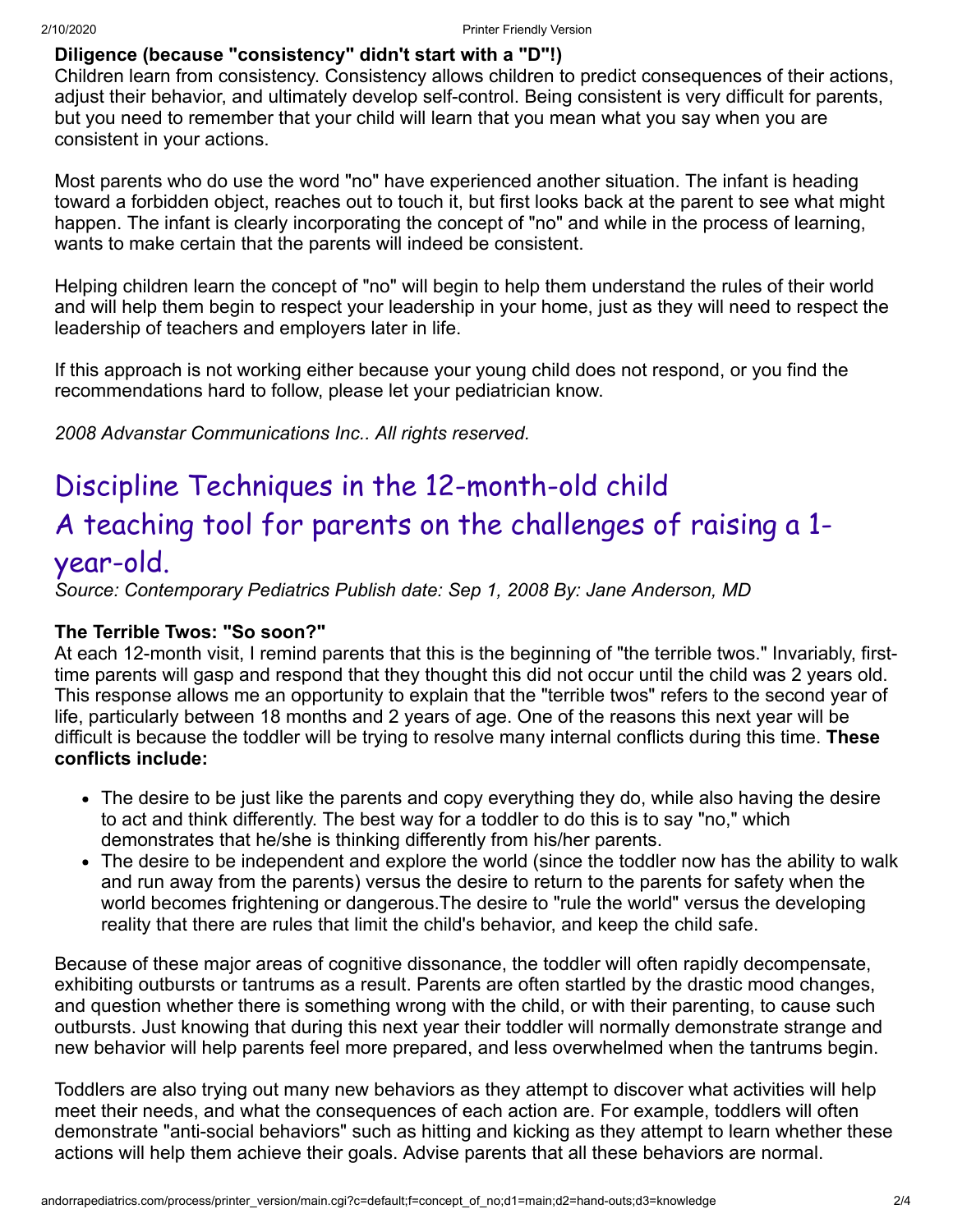#### **Some Battles Can't Be Won**

Another important concept that pediatricians can quickly convey to families at the 12-month visit is that **children should view their parents as authority figures**. Children feel more secure when they know that someone else is in charge, and that someone is there to make sure that they are kept safe. However, in order to do this in an effective manner, **parents should also be smart enough to only pick the battles they can win!** This will assure that parents will be viewed with healthy respect, while not becoming overly controlling.

**There are obviously some behaviors that should never be taken on as battles**. Feeding, sleeping, and toileting are all areas in which parents should never resort to battles, **since their toddlers can—and will always—win**. Force-feeding a toddler, for example, will often result in vomiting, while forcing a child to sit on the toilet can result in stool withholding. Therefore, parents should be encouraged to set reasonable expectations for their particular child and use different methods, particularly positive encouragement and rewards, to teach appropriate behavior in these areas. **It is also important for parents to only pick a few battles, and ignore much of the childish behavior**.

#### **Pay No Mind, and the Concept of Gentle**

When I mention to parents that hitting, kicking, biting, and pinching are normal behaviors for 1-yearolds, most parents will acknowledge that their 12-month-old has indeed been biting. The parent(s) will often then explain or excuse the behavior, saying the child is showing excitement, is trying to kiss the parent, or is teething. For most parents, however, the reason for the behavior is not actually important, since the behavior is often inappropriate and painful. So, parents will often appreciate learning a helpful way of teaching their child not to bite.

Kohlberg's laws of moral development teach that a child between 1 and 3 years of age learns what is right and wrong behavior by the immediate consequence that follows the behavior. So, providers should instruct the parent(s) to state in a firm voice, "no biting," and to then place the child down on the floor (since most of the time the parent is holding the child when these activities are attempted). Then tell the parent(s) to turn his or her face away from the child, for just a few seconds. This effectively tells the child that he/she will not receive parental attention for that kind of behavior. Over time, this will help extinguish the unwanted behavior.

Psychologists use the term "extinction" to describe the elimination of behaviors that are not reinforced, and this teaching tool can continue to be used effectively as the child grows. Whining, for example, is easily eliminated when the parent refuses to acknowledge or respond unless the child reverts to a more pleasant voice.

Some parents have asked me whether their child will feel abandoned if they use this technique. Since the parents only need to turn their face away from the child for a few seconds, it is easy to reassure these concerned parents that their child—who has received so much parental attention and love during the first year of life—will not be adversely affected by this brief loss of attention.

I have also been surprised at how quickly toddlers learn the concept of "gentle." Many parents are able to show their young child how to touch their own faces, that of their siblings, and household pets. Holding the child's hand and moving it repeatedly in a soft, slow way shows the child how to touch "gently." Practicing this behavior when the parent and child are relaxed and enjoying each other's company makes learning more effective, and the positive reward of the parent's smile of approval, and words of encouragement, will reinforce the toddler's behavior.

Even the young 12-month-old will respond to these techniques—ignoring the child when inappropriate behavior is seen, and positively rewarding the appropriate behavior of gentle touching. You can also remind parents that the five "Ds" (see above) will continue to be important teaching tools during this second year of life. Distraction becomes an even more effective parenting tool during the second year